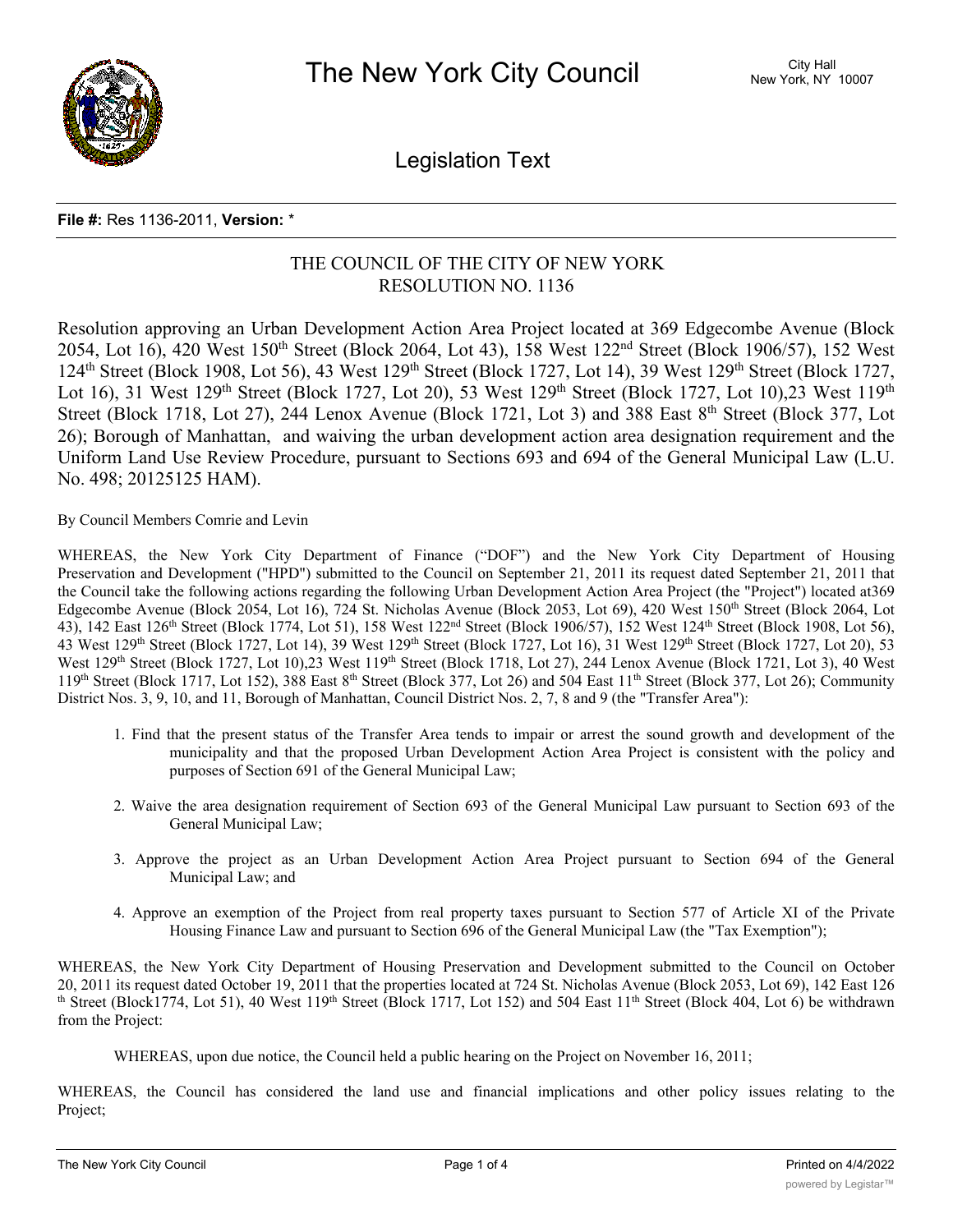## **File #:** Res 1136-2011, **Version:** \*

## RESOLVED:

The Council finds that the present status of the Transfer Area tends to impair or arrest the sound growth and development of the municipality and that the proposed Urban Development Action Area Project is consistent with the policy and purposes of Section 691 of the General Municipal Law;

The Council waives the area designation requirement of Section 693 of the General Municipal Law pursuant to Section 693 of the General Municipal Law;

The Council approves the project as an Urban Development Action Area Project pursuant to Section 694 of the General Municipal Law; and

The Council approves an exemption of the Project from real property taxes pursuant to Section 577 of Article XI of the Private Housing Finance Law and pursuant to Section 696 of the General Municipal Law (the "Tax Exemption");

The Project shall be disposed of and developed upon the terms and conditions set forth in the Project Summary that HPD has submitted to the Council, a copy of which is attached hereto.

The Council approves the Tax Exemptions as follows:

- 1. Pursuant to Section 577 of the Private Housing Finance Law as follows:
	- a. All of the value of the property in the Transfer Area, including both the land and any improvements, shall be exempt from real property taxes, other than assessments for local improvements, for a period commencing upon the date of conveyance of the Transfer Area to the transferee

("Article XI Commencement Date") and terminating upon the earlier to occur of (i) the fortieth anniversary of the Article XI Commencement Date, (ii) the date of reconveyance of the Transfer Area to an owner which is not a housing development fund company, or (iii) the date upon which the owner of the Transfer Area voluntarily surrenders and revokes such exemption by written notice to the Department of Finance ("Article XI Expiration Date").

- b. In consideration of the tax exemption pursuant to Section 577 of the Private Housing Finance Law provided hereunder ("Article XI Exemption"), the owner of the Transfer Area shall waive the benefits, if any, of additional or concurrent real property tax abatement and/or tax exemption which may be authorized under any existing or future local, state, or federal law, rule, or regulation ("Alternative Tax Benefit"), for so long as the Article XI Exemption shall remain in effect; provided, however, that the owner of the Transfer Area may (i) voluntarily surrender and revoke the Article XI Exemption at any time by written notice to the Department of Finance, and (ii) following the effective date of the surrender and revocation stated in such written notice, utilize any Alternative Tax Benefit for the Transfer Area.
- c. The provisions of the Article XI Exemption shall apply separately to each individual property comprising the Transfer Area, and a sale or other event which would cause the expiration, termination, or revocation of the Article XI Exemption with respect to one property in the Transfer Area shall not affect the continued validity of the Article XI Exemption with respect to other properties in the Transfer Area.
- 2. Pursuant to Section 696 of the General Municipal Law as follows: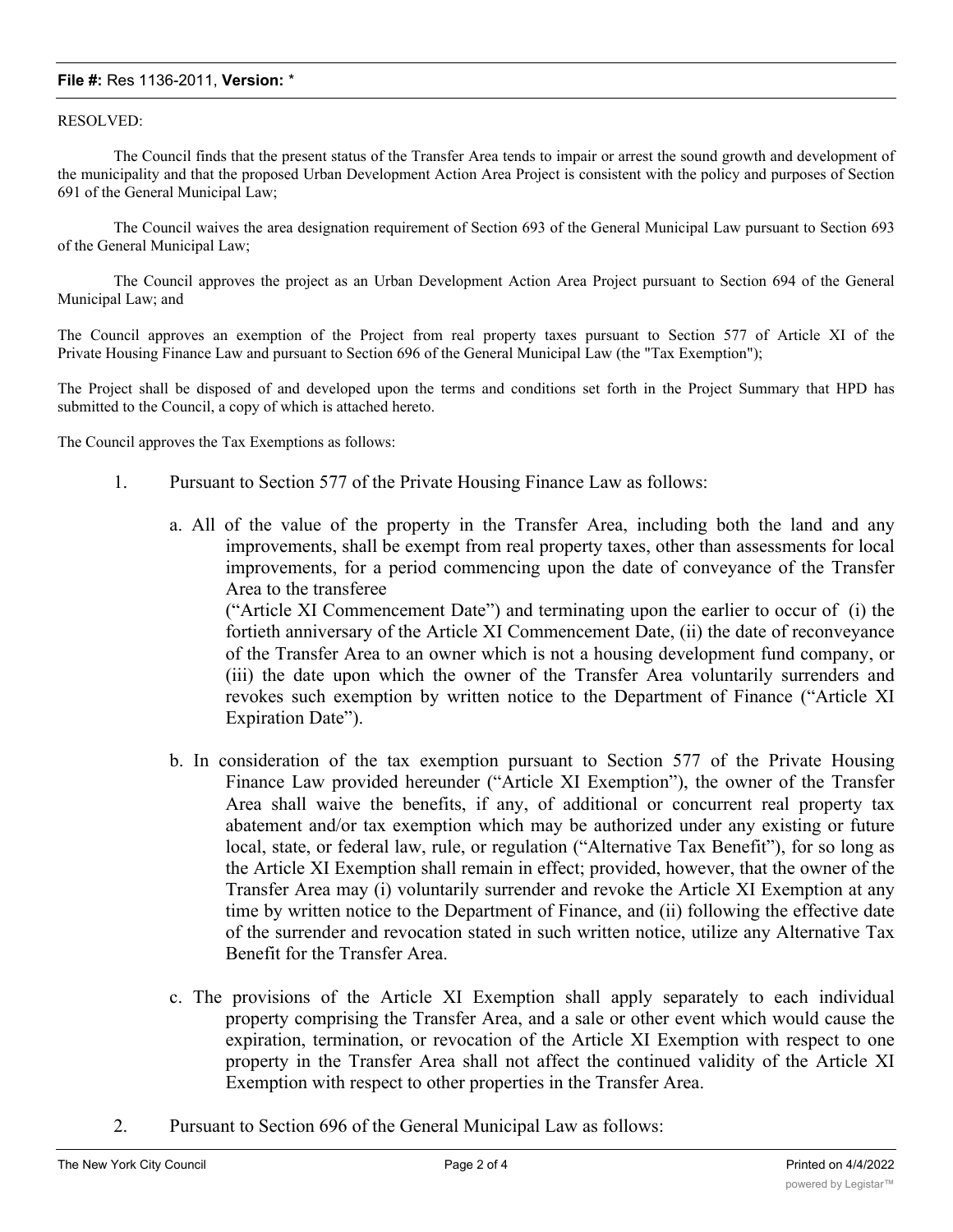- a. All of the value of the buildings, structures, and other improvements situated on the Transfer Area shall be exempt from local and municipal taxes, other than assessments for local improvements and land value, for a period of twenty years commencing on the Article XI Expiration Date ("UDAAP Commencement Date"); provided, however, that such exemption shall decrease in ten equal annual decrements commencing upon the July 1st immediately preceding the tenth anniversary of the UDAAP Commencement Date.
- b. In consideration of the tax exemption pursuant to Section 696 of the General Municipal Law provided hereunder ("UDAAP Exemption"), the owner of the Transfer Area shall waive the benefits, if any, of any Alternative Tax Benefit for so long as the UDAAP Exemption shall remain in effect; provided, however, that the owner of the Transfer Area may (i) voluntarily surrender and revoke the UDAAP Exemption at any time by written notice to the Department of Finance, and (ii) following the effective date of the surrender and revocation stated in such written notice, utilize any Alternative Tax Benefit for the Transfer Area.
- c. The UDAAP Exemption shall terminate with respect to all or any portion of the Transfer Area if the Department of Housing Preservation and Development ("HPD") determines that such real property has not been, or is not being, developed, used, and/or operated in compliance with the requirements of all applicable agreements made by the transferee or any subsequent owner of such real property with, or for the benefit of, the City of New York. HPD shall deliver written notice of any such determination of noncompliance to the owner of such real property and all mortgagees of record, which notice shall provide for an opportunity to cure of not less than ninety (90) days. If the noncompliance specified in such notice is not cured within the time period specified therein, the UDAAP Exemption shall prospectively terminate with respect to the real property specified therein.
- d. Notwithstanding any other provision to the contrary, the combined duration of the Article XI Exemption and the UDAAP Exemption shall not exceed forty (40) years.
- e. The provisions of the UDAAP Exemption shall apply separately to each individual property comprising the Transfer Area, and a sale or other event which would cause the expiration, termination, or revocation of the UDAAP Exemption with respect to one property in the Transfer Area shall not affect the continued validity of the UDAAP Exemption with respect to other properties in the Transfer Area.

Adopted.

Office of the City Clerk, } The City of New York, } ss.:

I hereby certify that the foregoing is a true copy of a Resolution passed by The Council of The City of New York on November 29, 2011, on file in this office.